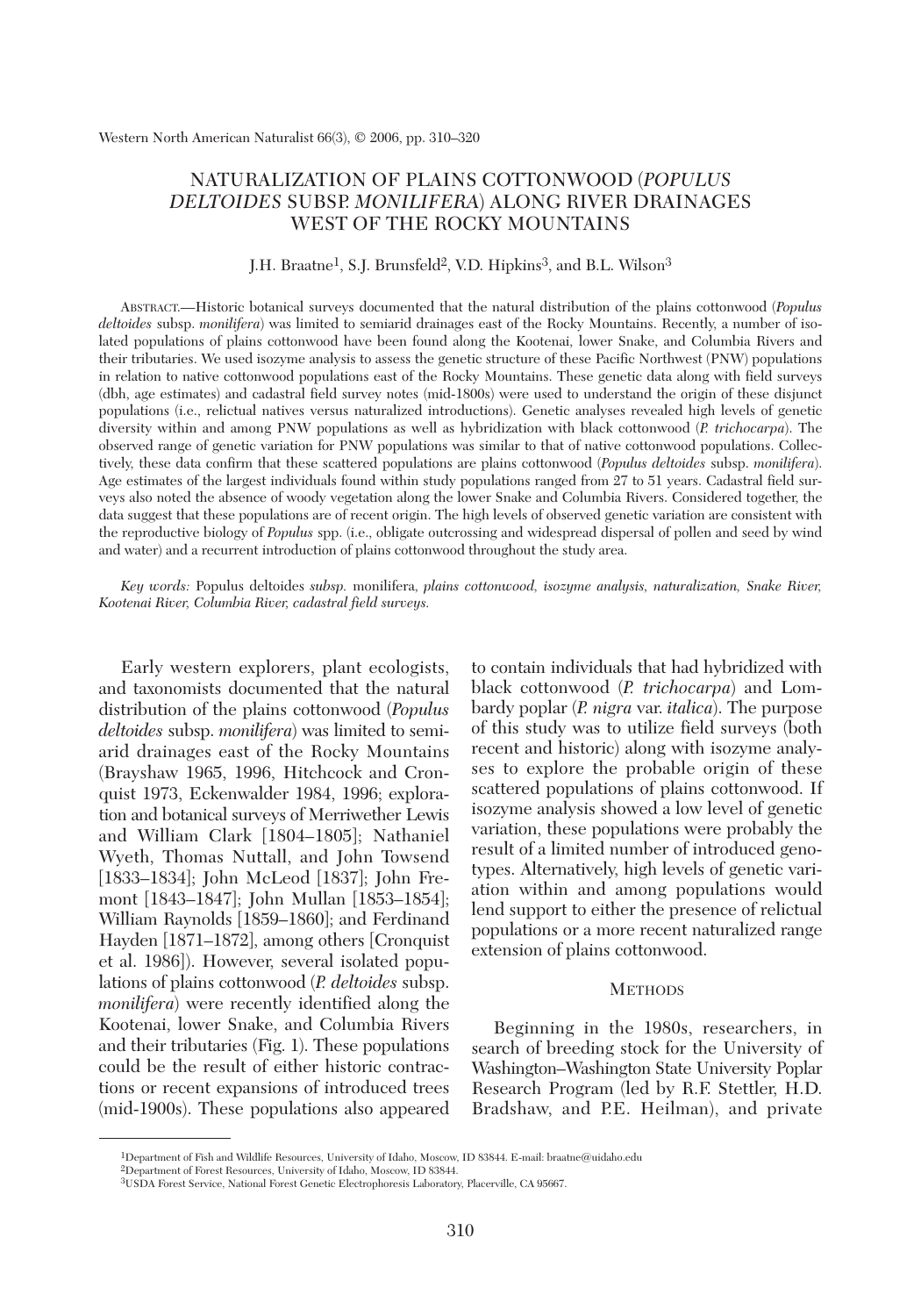

Fig. 1. (A) Map of study area and (B) distribution of *Populus* spp. in North America. 1 = Ontario, OR; 2 = Plymouth, WA; and 3 = Bonners Ferry, ID. Small solid circles refer to locations of voucher specimens. A = *P. angustifolia;* B = *P. balsamifera;* D = *P. deltoides* (vars. *deltoides, monilifera,* and *wiselinzii*); F = *P. fremontii;* and T = *P. trichocarpa.*

companies (e.g., K. Wearstler, Boise Cascade Corporation) surveyed most drainages within the Columbia Basin for *Populus* spp. As a result, the locations of various *P. deltoides* populations were recorded for most of Oregon, Idaho, and Washington. This species was also commonly planted in city parks and gardens throughout the region (observations of R.F. Stettler, H.D. Bradshaw, J.H. Braatne, and S.J. Brunsfeld). In the late 1990s, age and size class were determined and genetic analyses were performed for several study populations (Fig. 1). Voucher specimens were collected for all populations, and their taxonomic identity as *Populus deltoides* subsp. *monilifera* was confirmed by T.C. Brayshaw and J.E. Eckenwalder. Specimens are now located in the University of Washington Herbarium (WTU), Seattle, Washington, and the University of Idaho Research Herbarium (IDF), Moscow, Idaho.

### Age and Size Class

In each study population, 3–5 of the largest individuals were selected for age and size class measurements. All samples were collected during winter 2000. Size measurements were obtained with a Lufkin dbh tape (nearest 0.1 cm). Tree cores were obtained with a Haglof increment borer (5.15 mm, 72 cm), mounted on wood blocks, and sanded with 400 grit sandpaper. Four independent ring counts were obtained for each core. We estimated tree age using these data and estimated the approximate time period of initial establishment for each population.

### Cadastral Field Survey Notes

Cadastral field survey notes (i.e., public land surveys of the mid- to late 1800s) were obtained for the largest study populations (Columbia River, near Plymouth, WA; Snake River near Ontario, OR; and Kootenai River near Bonners Ferry, ID) from library collections at the Universities of Idaho and Washington. Appendix 1 contains an abbreviated summary of these field notes.

### Genetic Analysis

Leaf samples for isozyme analyses were collected from populations growing along major rivers at various locations throughout the Pacific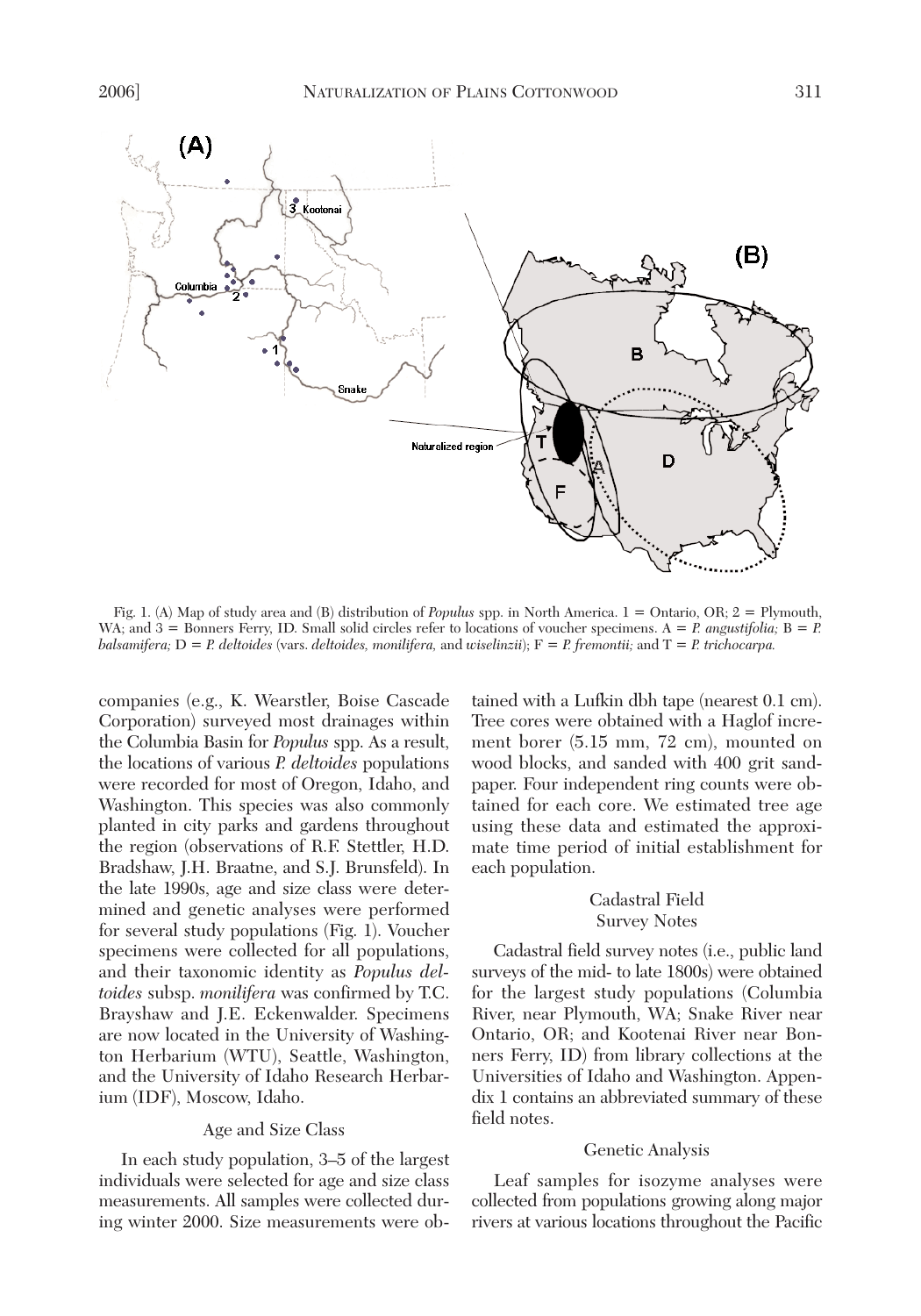| Taxon                                    | Population<br>acronym | State     | Location                                              | Collector   |
|------------------------------------------|-----------------------|-----------|-------------------------------------------------------|-------------|
| Populus trichocarpa,<br>black cottonwood | $\mathcal{C}$         | <b>OR</b> | Big Summer Ranger District,<br>Ochoco National Forest | D. Ecker    |
|                                          | M                     | <b>OR</b> | Near Mitchell, Hwy 26, MP 67                          | D. Ecker    |
|                                          | <b>SA</b>             | WA        | Satus, Hwy 97, 15 miles south of Toppenish            | D. Ecker    |
|                                          | W                     | <b>OR</b> | Santiam Pass, Hwy 20,<br>Williamette National Forest  | D. Ecker    |
| P. angustifolia,                         | F                     | <b>OR</b> | Fish Lake, Steens Mountain                            | D. Ecker    |
| narrowleaf cottonwood                    | LAN                   | МT        | Laurel, 20 miles east of Billings                     | L. Halstrom |
|                                          | PK                    | <b>OR</b> | Burns District (BLM), west of<br>the Alvord Desert    | P. Berrang  |
| P. fremontii,                            | A                     | AZ        | Near Flagstaff                                        | J. Horton   |
| Fremont's cottonwood                     | L                     | NV        | Lahantan near Reno                                    | P. Berrang  |
|                                          | $\mathbb{R}$          | <b>CA</b> | Red Bluff                                             | P. Berrang  |
| P. deltoides var. deltoides.             | N                     | $-{}^a$   | Clone bank, Upper Midwest                             | R. Hall     |
| eastern cottonwood                       | K                     | KY.       | Eastern Kentucky                                      | R. Rousseau |
| P. deltoides var. monilifera,            | CZ                    | NΕ        | Chadron, Halsey National Forest                       | M. Stein    |
| plains cottonwood                        | LA                    | МT        | Laurel, 18 miles east of Billings                     | P. Berrang  |
|                                          | P <sub>O</sub>        | MT        | Laurel, 22 miles east of Billings                     | L. Halstrom |
| Pacific Northwest (PNW)                  | JJ                    | <b>OR</b> | Jones Ranch near Juntura                              | L. Halstrom |
|                                          | $\Omega$              | <b>OR</b> | Owyhee, Ochoco National Forest                        | D. Ecker    |
|                                          | ON                    | <b>OR</b> | Snake River near Ontario                              | D. Ecker    |
|                                          | P                     | WA        | Snake River near Plymouth                             | D. Ecker    |
|                                          | SU                    | <b>OR</b> | Succor Creek, Vale District (BLM)                     | D. Ecker    |

TABLE 1. Collection sites for cottonwood samples used in genetic analyses.

aClone bank samples were originally collected from multiple states.

Northwest, Great Plains, desert Southwest, Midwest, and southern Mississippi River valley (Table 1). Leaves were collected from low branches or root sprouts of different trees (minimum distance of 10 m between sample trees). Samples were placed in plastic bags with wet paper towels and kept on ice in the field. All samples were healthy (with the exception of freezing damage on leaf samples from Nebraska) on arrival at the National Forest Genetic Electrophoresis Laboratory (Placerville, CA).

SAMPLE PREPARATION.—Two discs 7 mm in diameter were placed in a microtiter plate well containing 3 drops of a Tris buffer pH 7.5 (Gottlieb 1981), and the plates were frozen at –70°C. On the morning of the electrophoretic run, tissue samples were thawed and macerated in the buffer. Five 3-mm-wide wicks prepared from Whatman 3MM chromatography paper were saturated with the slurry, 3 were run, and the other 2 frozen as backups.

ELECTROPHORESIS.—Electrophoretic methods followed those of Conkle et al. (1982). The following enzymes were examined: diaphorase (DIA), fluorescent esterase (FEST), glutamateoxaloacetate transaminase (GOT), isocitrate dehydrogenase (IDH), leucine aminopeptidase (LAP), malate dehydrogenase (MDH), malic enzyme (ME), phosphoglucomutase (pGM), phosphogluconate dehydrogenase (6PGD), phosphoglucose isomerase (PGI), triosephosphate isomerase (TPI), and uridine diphosphoglucosepyro-phosphorylase (UGPP). A total of 20 loci were resolved sufficiently for use in genetic analysis. A lithium borate electrode buffer (pH 8.3) was used with a Tris citrate gel buffer (pH 8.3) to resolve FEST-2, LAP-1, LAP-2, ME7, PGI-1, PGI-2 and PGM-1. A sodium borate electrode buffer (pH 8.0) was used with a Tris citrate gel buffer (pH 8.8) to resolve GOT-2, TPI-1, TPI-2, TPI-3, UGPP-1, and UGPP-2. A morpholine citrate electrode and gel buffer (pH 8.0) was used to resolve DIA-1, IDH-1, MDH-1, MDH-2, 6PGD-1, 6PGD-2, and 6PGD-3. All enzymes were resolved on 11% starch gels. Stain recipes for enzymes also followed Conkle et al. (1982), except for GOT which was stained according to Wendel and Weeden (1989). Two people independently scored each gel. When results differed, a 3rd person resolved the conflict. For quality control, samples from 10% of the individuals were run and scored twice.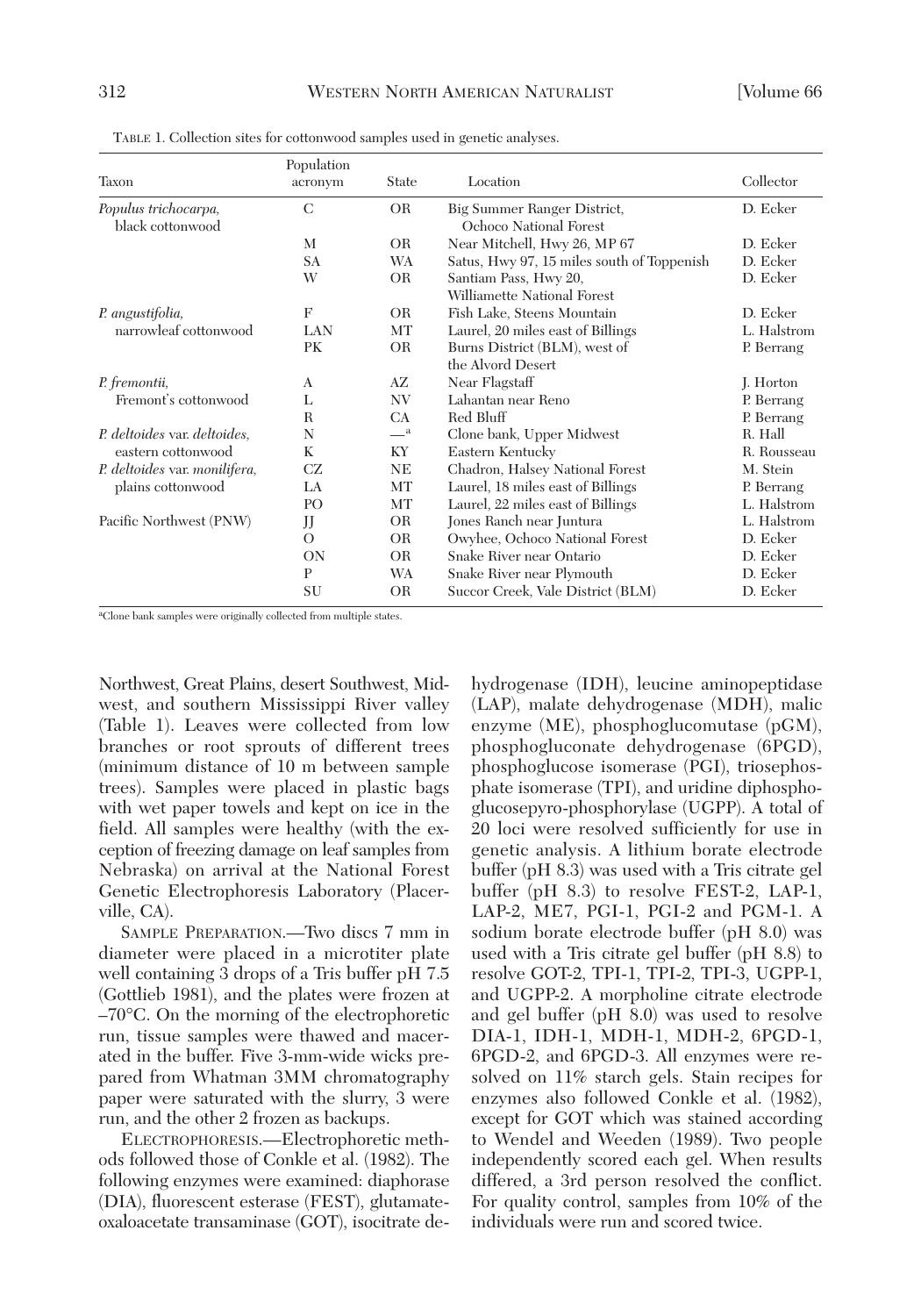DATA ANALYSIS.—Genetic interpretations were inferred directly from allozyme phenotypes and based on knowledge of the conserved enzyme substructure, compartmentalization, and isozyme number in higher plants (Gottlieb 1981, 1982, Weeden and Wendel 1989). These cottonwoods are considered diploid with 19 pairs of chromosomes (Smith 1943, Moldenke 1973, Larson 1986), and most isozyme loci showed diploid expression, but the genus may be diploidized ancient polyploids (Bialobok et al. 1976). In cottonwoods, most allozyme variants show Mendelian inheritance (Rajora 1990a, Muller-Starck 1992). We used Popgene version 1.21 (Yeh et al. 1997) to analyze results. A locus was considered polymorphic if an alternate allele occurred even once. Statistics included unbiased genetic distances (Nei 1978), expected heterozygozity (Nei 1973), expected number of alleles per locus (Kimura and Crow 1964), and gene flow  $(Nm = 0.25[1/Fs]/Fst$ ; Slatkin and Baron 1989). A dendrogram was generated in Popgene using UPGMA and Nei's unbiased genetic distances. F statistics (Wright 1978) for taxa were generated by BioSys-1, version 1.7 (Swofford and Selander 1989).

#### **RESULTS**

#### Age and Size Class

Though relatively large in size (35–88 cm dbh), all cored trees were quite young. Age estimates ranged from 22 years to 51 years, with the oldest trees (48–51 years) found at Bonners Ferry, Idaho, and the youngest trees (28–33 years) at Plymouth, Washington. No stumps, indicative of the earlier harvesting of older cottonwood trees, were observed in any of the study locations. These populations apparently were established from the 1950s through the 1970s and are thus of recent origin.

### Cadastral Field Survey Notes

The cadastral field survey notes and map plats from the mid- to late 1800s recorded the general absence of "timber" and cottonwood along the lower Snake and Columbia Rivers (Appendix 1). Scattered clumps of native willow (presumably *Salix exigua*) were limited to backwater sloughs and river margins. Willows and other riparian shrubs were somewhat more abundant on the alluvial fans of side tributaries to the Columbia and Snake Rivers. In the late 1800s, black cottonwood (*P. trichocarpa*) was recorded along the Kootenai River, but not plains cottonwood. Since plant taxonomists, such as E.L. Ornsbee and E. Giddings, were members of these cadastral field survey crews, we can be relatively confident that, if plains cottonwood had been present, it would have been correctly identified.

#### Genetic Analysis

All populations were moderately variable (Table 2) with the exception of 2 plains cottonwood populations from Montana (LA and PO), 1 Fremont's cottonwood population from Nevada  $(L)$ , and 1 PNW population  $(II)$ . No fixed differences in allele presence coincided with species boundaries, but extreme differences in allele frequencies separated some taxa (e.g., 6PGD-2 and 6PGD-3; Appendix 2). Genetic distances between populations varied widely, but most populations of the same taxon had identities above 0.85 (Table 3).

Dendrograms based on Nei's genetic distances between populations divided the populations into 2 clusters (Fig. 2). One cluster contained black and narrowleaf cottonwoods (and the JJ population, see Discussion), and the 2nd contained Fremont's, eastern, plains, and PNW cottonwoods. In this larger 2nd cluster, populations of *P. deltoides* (both varieties) and PNW cottonwoods formed a single cluster that was closely aligned and clustered with Fremont's cottonwood populations.

Ten alleles (at 8 loci) were observed in PNW cottonwoods and not in other populations of *P. deltoides* (Table 4). Three of these alleles were unique to PNW cottonwoods, 2 were shared only with black cottonwood, and 5 were shared with black, narrowleaf, and Fremont's cottonwoods. With 2 exceptions, the alleles observed only in PNW populations were uncommon to rare in those populations. The PNW populations ON, P, and SU had high numbers of rare alleles (those with frequency <0.1; Appendix 2), and that remained true when alleles shared with species other than eastern or plains cottonwoods were removed from the analysis (data not shown).

As expected, more genetic variation was present among individuals within a population (Fis) than among populations of a taxon (Fst; Table 2). Inclusion of the divergent JJ population raised the Fst values in the PNW populations.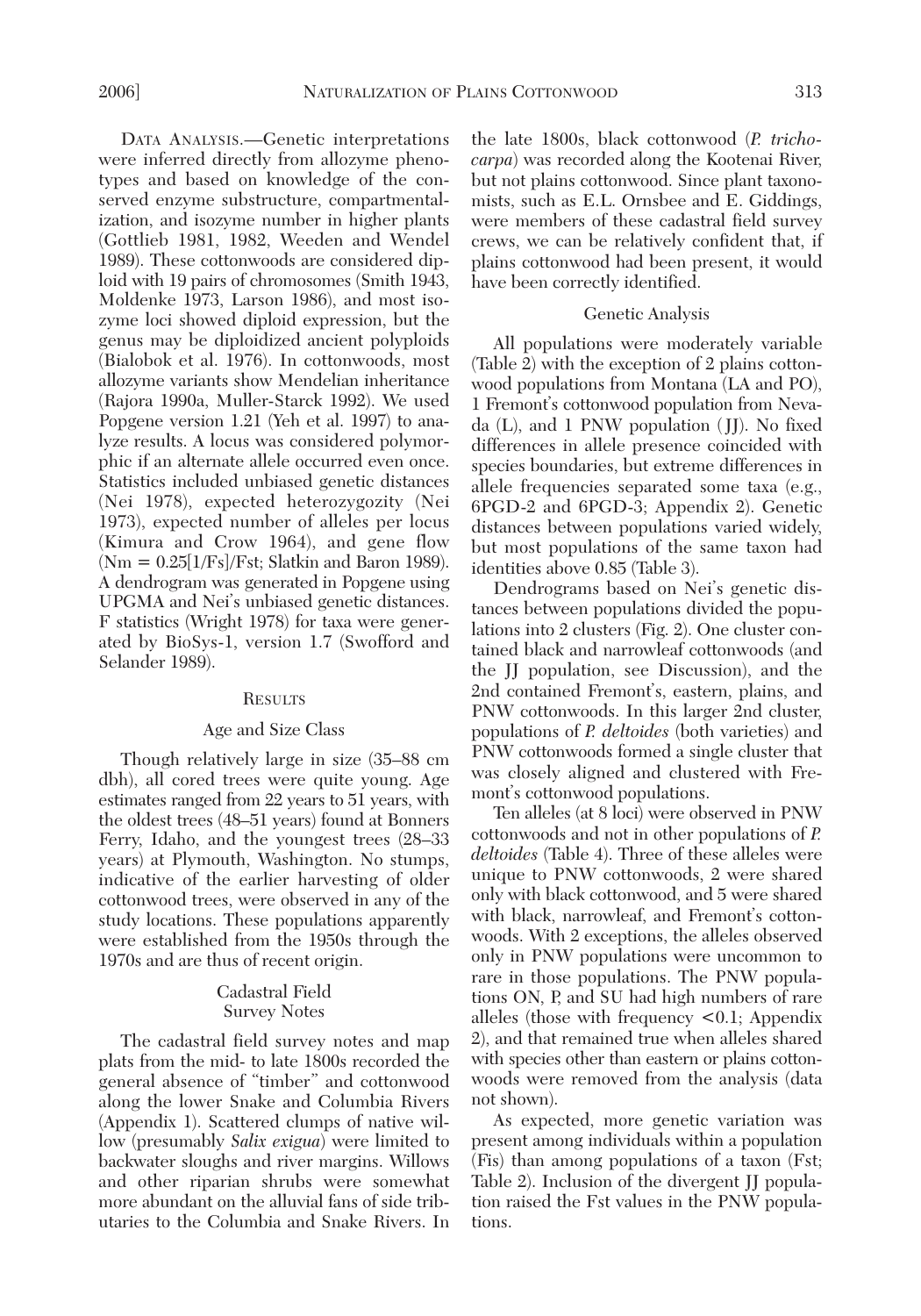TABLE 2. Summary of genetic diversity measures: Pop = population acronym; N = mean number of individuals sampled per locus per population; %P = percent of all loci that were polymorphic; A = average number of alleles per locus;  $ne$  = effective number of alleles (Kimura and Crow 1964);  $AP$  = average number of alleles per polymorphic locus;  $Ho =$ observed frequency of heterozygotes; He = frequency of heterozygotes expected under Hardy-Weinberg equilibrium conditions; Fis = proportion of genetic variation found among individuals within a population; Fit = proportion of genetic variation found among individuals within a taxon; Fst = proportion of genetic variation found among populations within a taxon; Nm = calculated gene flow between populations within a taxon.

| Taxon                  | Pop                              | N     | $\%\mathrm{P}$ | A       | ne   | AP   | Ho    | He    | Fis   | Fit   | Fst   | Nm    |
|------------------------|----------------------------------|-------|----------------|---------|------|------|-------|-------|-------|-------|-------|-------|
| All cottonwoods        |                                  | 619.0 | 95             | 3.1     | 1.64 | 2.64 | 0.102 | 0.301 | 0.289 | 0.679 | 0.548 | 0.197 |
| P. trichocarpa         | All                              | 136.0 | 75             | 2.3     | 1.50 | 2.62 | 0.146 | 0.260 | 0.313 | 0.443 | 0.189 | 1.085 |
|                        | $\mathcal{C}$                    | 38.0  | 50             | 1.6     | 1.30 | 2.20 | 0.143 | 0.178 |       |       |       |       |
|                        | M                                | 27.0  | 55             | 1.8     | 1.35 | 2.36 | 0.120 | 0.199 |       |       |       |       |
|                        | SA                               | 38.5  | 75             | 2.2     | 1.52 | 2.53 | 0.167 | 0.270 |       |       |       |       |
|                        | W                                | 33.0  | 55             | 1.9     | 1.32 | 2.64 | 0.135 | 0.189 |       |       |       |       |
| P. angustifolia        | All                              | 62.5  | 65             | 2.1     | 1.59 | 2.69 | 0.155 | 0.268 | 0.061 | 0.430 | 0.394 | 0.382 |
|                        | $\mathbf F$                      | 32.0  | 45             | 1.6     | 1.39 | 2.33 | 0.174 | 0.189 |       |       |       |       |
|                        | LAN                              | 4.5   | 30             | 1.4     | 1.25 | 2.33 | 0.115 | 0.141 |       |       |       |       |
|                        | PК                               | 26.0  | 40             | 1.6     | 1.34 | 2.62 | 0.146 | 0.155 |       |       |       |       |
| P. fremontii           | All                              | 97.0  | 55             | 1.9     | 1.30 | 2.50 | 0.086 | 0.147 | 0.314 | 0.427 | 0.165 | 0.680 |
|                        | A                                | 29.0  | 45             | 1.8     | 1.36 | 2.67 | 0.080 | 0.146 |       |       |       |       |
|                        | L                                | 40.0  | 25             | 1.4     | 1.16 | 2.60 | 0.088 | 0.080 |       |       |       |       |
|                        | $\mathbb R$                      | 32.5  | 40             | 1.6     | 1.27 | 2.62 | 0.089 | 0.149 |       |       |       |       |
| P. deltoides           | All                              | 68.5  | 60             | 2.0     | 1.43 | 2.67 | 0.077 | 0.219 | 0.532 | 0.648 | 0.248 | 0.760 |
| var. deltoides         | N                                | 37.0  | 50             | 1.9     | 1.37 | 2.80 | 0.096 | 0.175 |       |       |       |       |
|                        | K                                | 31.5  | 45             | 1.8     | 1.29 | 2.67 | 0.054 | 0.155 |       |       |       |       |
| P. deltoides           | All                              | 99.5  | 50             | $1.8\,$ | 1.15 | 2.60 | 0.057 | 0.103 | 0.339 | 0.528 | 0.286 | 1.189 |
| var. <i>monilifera</i> | CZ                               | 24.5  | 40             | 1.7     | 1.26 | 2.75 | 0.093 | 0.138 |       |       |       |       |
|                        | LA                               | 39.0  | 30             | 1.4     | 1.11 | 2.17 | 0.044 | 0.071 |       |       |       |       |
|                        | PO                               | 36.0  | 25             | 1.3     | 1.11 | 2.20 | 0.044 | 0.068 |       |       |       |       |
| PNW populations        | $\mathop{\mathrm{All}}\nolimits$ | 132.0 | 80             | 1.2     | 1.43 | 2.81 | 0.091 | 0.236 | 0.297 | 0.629 | 0.472 | 0.312 |
|                        | No JJ                            | 113.0 | 80             | 2.4     | 1.32 | 2.18 | 0.080 | 0.180 | 0.455 | 0.569 | 0.210 | 1.143 |
|                        | JJ                               | 19.0  | 20             | 1.3     | 1.18 | 2.50 | 0.150 | 0.087 |       |       |       |       |
|                        | $\Omega$                         | 29.0  | 40             | 1.6     | 1.29 | 2.62 | 0.078 | 0.164 |       |       |       |       |
|                        | ON                               | 38.0  | 55             | 1.8     | 1.25 | 2.45 | 0.075 | 0.142 |       |       |       |       |
|                        | $\mathbf{P}$                     | 39.0  | 75             | 2.4     | 1.27 | 2.80 | 0.087 | 0.174 |       |       |       |       |
|                        | SU                               | 7.0   | 40             | 1.6     | 1.14 | 2.38 | 0.071 | 0.105 |       |       |       |       |

TABLE 3. Nei's (1978) unbiased genetic distances between cottonwood taxa (maximum [top number] and minimum [bottom number]). "No JJ" means without population JJ, which was removed because of its highly unusual allele frequencies.

|            | Black  | Narrow | Fremont's | Eastern | Plains | <b>PNW</b> | PNW, no II |
|------------|--------|--------|-----------|---------|--------|------------|------------|
| Black      | 0.9638 | 0.8706 | 0.7309    | 0.7891  | 0.7836 | 0.8366     | 0.8366     |
|            | 0.9033 | 0.7875 | 0.6466    | 0.7510  | 0.7510 | 0.6973     | 0.7466     |
| Narrow     |        | 0.8860 | 0.9202    | 0.7708  | 0.7326 | 0.8278     | 0.8026     |
|            |        | 0.7334 | 0.6561    | 0.6234  | 0.6548 | 0.6642     | 0.6642     |
| Fremont's  |        |        | 0.9602    | 0.9027  | 0.9202 | 0.9360     | 0.9360     |
|            |        |        | 0.8858    | 0.5678  | 0.7943 | 0.6864     | 0.7856     |
| Eastern    |        |        |           | 0.8737  | 0.9861 | 0.9597     | 0.9597     |
|            |        |        |           | 0.8087  | 0.7027 | 0.4734     | 0.6426     |
| Plains     |        |        |           |         | 0.9996 | 0.9718     | 0.9718     |
|            |        |        |           |         | 0.9101 | 0.5759     | 0.8561     |
| <b>PNW</b> |        |        |           |         |        | 0.9721     |            |
|            |        |        |           |         |        | 0.6587     |            |
| PNW, no II |        |        |           |         |        |            | 0.9721     |
|            |        |        |           |         |        |            | 0.8905     |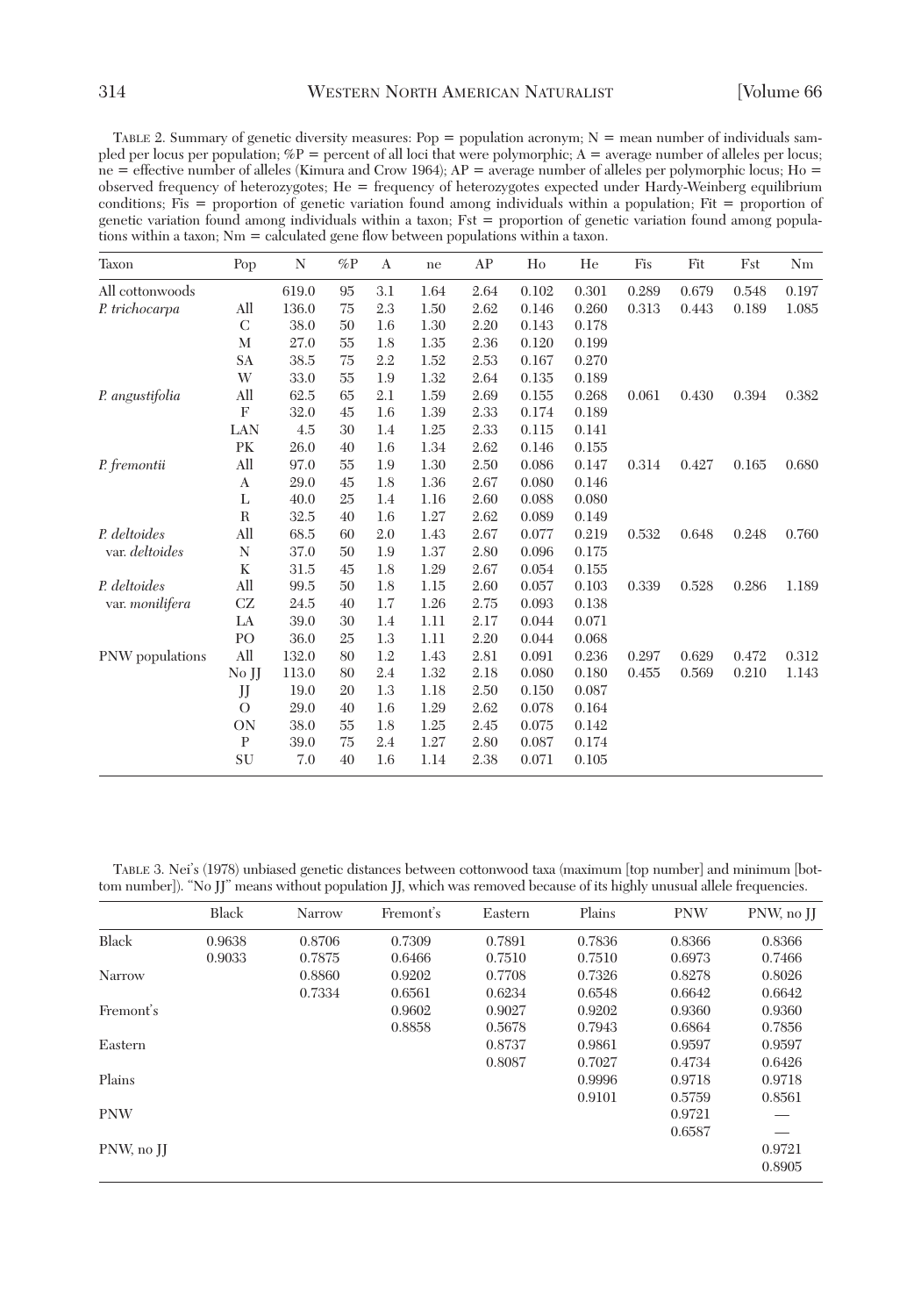

Fig. 2. Dendrogram of allozyme similarity between cottonwood samples, based on Nei's unbiased genetic identities (Nei 1978).

Complete multilocus data were produced for 402 individuals (Popgene 1.2.1), with a varied distribution of identical multilocus genotypes (possible clones) among sampled populations. In 267 cases (66%), a given multilocus genotype was represented by a single individual in a population. The mean number of individuals per possible clone was <3 in all populations. Eleven (78%) of the 14 possible clones consisted of 3 or more samples and these occurred in just 3 of the populations (Plains LA, Plains PO, and Fremont's L; data not shown).

#### **DISCUSSION**

### Age and Size Class and Cadastral Field Survey Notes

Results obtained from age and size class determinations and cadastral survey notes strongly suggest a recent origin for *P. deltoides* populations along the Kootenai, lower Snake, and Columbia Rivers. The relatively rapid rate of naturalization by other nonnative woody species, such as European willows (*S. alba, Salix x rubens*), false indigo (*Amorpha fruticosa*), Russian olive (*Eleagnus angustifolia*), and salt cedar (*Tamarix* complex), along rivers of the Intermountain West has also been independently observed by a number of botanists (observations of R. Mack, R. Stettler, F.D. Johnson, T.C. Brayshaw, S. and P. Brunsfeld, and J.H. Braatne). Similar patterns have been reported for a number of nonnative woody plants throughout the southwestern U.S. (observations of P. Shafroth, D. Patten, J. Stromberg, and L. Stevens). Widespread planting of plains cottonwood in city parks and recreation areas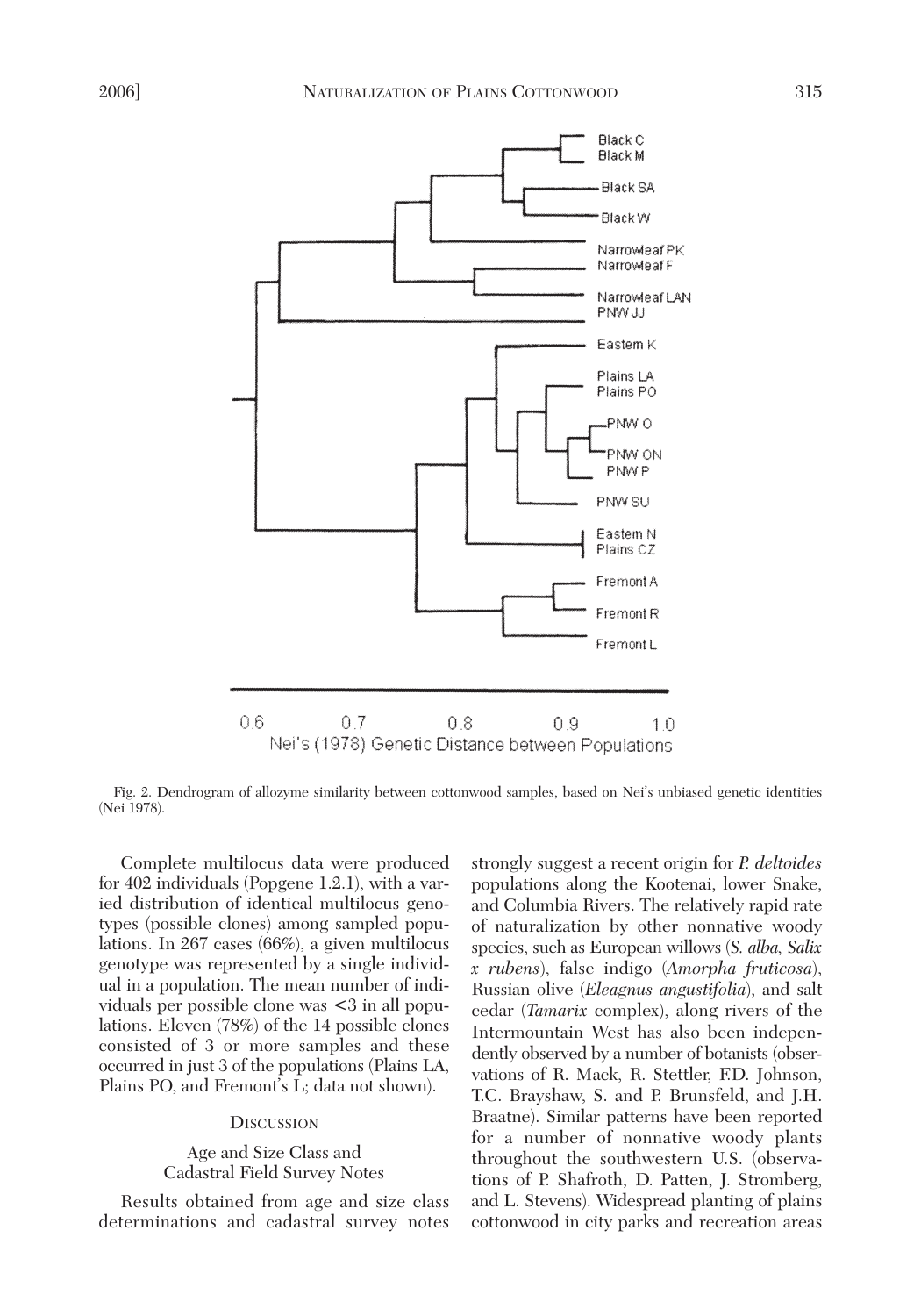| Locus    | Allele         | Population | Frequency | Comment                                                    |
|----------|----------------|------------|-----------|------------------------------------------------------------|
| $DIA-1$  | 3              | Р          | 0.0500    | Also occurs in black, narrowleaf and Fremont's cottonwoods |
| FEST-2   | 4              | $\Omega$   | 0.1034    | Not observed in other taxa                                 |
|          |                | P          | 0.0395    |                                                            |
| $IDH-1$  | 3              | P          | 0.0875    | Also occurs in black cottonwood                            |
|          | 4              | Р          | 0.0750    | Not observed in other taxa                                 |
| $LAP-2$  | $\overline{2}$ | JJ         | 1.0000    | Also occurs in black, narrowleaf and Fremont's cottonwoods |
|          |                | ON         | 0.0538    |                                                            |
|          |                | P          | 0.0152    |                                                            |
|          |                | SU         | 0.9286    |                                                            |
| 6PGD-1   | 3              | JJ         | 0.5000    | Also occurs in black, narrowleaf and Fremont's cottonwoods |
|          |                | $\Omega$   | 0.1379    |                                                            |
| TPI-1    | 6              | ON         | 0.0128    | Not observed in other taxa                                 |
|          |                | P          | 0.0250    |                                                            |
| UGPP-1   | $\overline{2}$ | JJ         | 0.5000    | Also occurs in black, narrowleaf and Fremont's cottonwoods |
|          |                | P          | 0.0256    |                                                            |
|          | $\overline{4}$ | JJ         | 0.5000    | Also occurs in black cottonwood                            |
|          |                | P          | 0.0128    |                                                            |
| $UGPP-2$ | 3              | Р          | 0.0500    | Also occurs in black, narrowleaf and Fremont's cottonwoods |

TABLE 4. Alleles detected in PNW cottonwoods, but not in other *P. deltoides* samples.

throughout the Columbia Basin has provided multiple sources for additional establishment at nearby rivers. It would thus appear reasonable to infer that *P. deltoides* subsp. *monolifera* has recently become naturalized along major rivers (and their tributaries) west of the Rocky Mountains.

## Patterns of Genetic Variation

This study showed higher levels of genetic diversity than previous studies (Weber and Stettler 1981, Rajora 1989, 1990a, 1990b, Rajora and Zsuffa 1990). Our results differ from studies by Rajora (1989, 1990a, 1990b) and Rajora and Zsuffa (1990) because their research was not specifically designed to assess genetic diversity of wild populations. Sample sizes in previous studies of eastern cottonwood were also lower. The study of black cottonwood by Weber and Stettler (1981) included larger sample sizes and more populations but was confined to a climatically more homogeneous region west of the Cascades (resulting in less interpopulation variation). In contrast our study sampled a wide range of climatic and environmental regimes.

Population genetic variability was similar to that of other long-lived woody plants at both the species and the population level (Hamrick and Godt 1992). Genetic distances between conspecific plant populations usually exceed 0.9 (Crawford 1990); this was true for most of the cottonwood taxa (Table 3). However, conspecific populations of eastern and narrowleaf cottonwoods were more distinct than expected (Table 3).

### Identification and Taxonomy

Allozyme data defined groups that were consistent with established cottonwood taxonomy. Black and narrowleaf cottonwood are in section *Tacamahaca* Spach; and Fremont's, eastern, and plains cottonwood are in section *Aigeiros* Duby (Krussman 1977, Eckenwalder 1996). These 2 sections coincided with the 2 clusters of populations identified with allozymes (Fig. 2). However, no fixed allozyme differences between cottonwood species were observed (Fig. 2). Therefore, the PNW cottonwood is *P. deltoides,* not an isolated population of Fremont's cottonwood (Fig. 2). Isozyme frequencies did not support the traditional taxonomy within *P. deltoides.* They failed to differentiate the sampled populations of *P. deltoides* var. *deltoides* from Midwestern populations of *P. deltoides* var. *occidentalis.* (The latter taxon is now referred to as *P. deltoides* subsp. *monilifera.*) The southern sample of *P. deltoides* var. *deltoides,* collected in and near the delta of the Mississippi River, was highly divergent. However, the genetic distance between the Nebraska population (*P. deltoides* var. *occidentalis*) and the north Midwestern sample of *P. deltoides* var. *deltoides* was 0.9861, the highest value found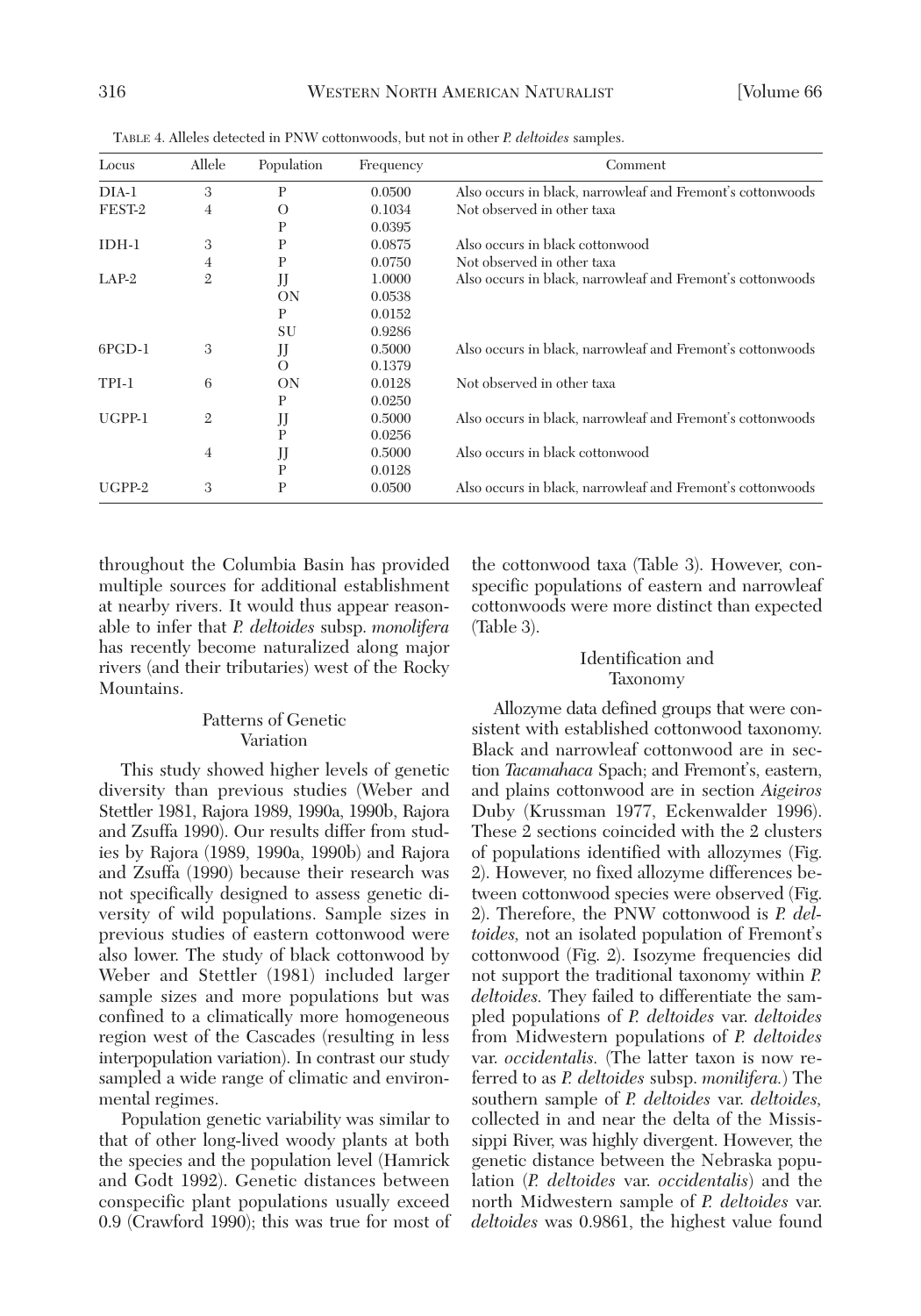in this study (Table 3). A previous isozyme study also showed a lack of differentiation between populations of *P. deltoides* var. *deltoides* and *P. deltoides* var. *occidentalis* (Rajora 1989). Morphologically the 2 varieties are confluent over a large area of the eastern Plains and upper Midwest (Gleason and Cronquist 1991, Eckenwalder 1996). The close genetic relationship between the sample from Nebraska and that from clones gathered from the upper Midwest apparently reflects the biology of these trees more closely than their nomenclature would suggest.

# Introgression and Asexual Reproduction

Ten alleles occurring in the PNW populations were observed in no other *P. deltoides* population (Table 4). Seven of these alleles were also present in black cottonwood, and some of them were present in narrowleaf and Fremont's cottonwood. Plains cottonwood hybridizes naturally with all sympatric species of *Populus,* including black and narrowleaf cottonwood, though cottonwood hybrids are usually less fertile (Smith 1943, Brayshaw 1965, 1996, Eckenwalder 1996). Perhaps these 7 alleles were introduced into PNW populations of *P. deltoides* subsp. *monilifera* via introgression with black cottonwood. Given the location of PNW populations within the central range of black cottonwood, this level of introgression is not unexpected.

Given the tree-to-tree variation, we judged that most cottonwoods sampled resulted from sexual reproduction rather than clonal spread. In fact, the number of genetic individuals may be greater than the reported number of multilocus genotypes because the samples may differ at loci not studied. The low number of individuals per genotype is consistent with the observation that, although cottonwoods sprout readily from stumps or root crowns, they rarely spread clonally by suckers (Zsuffa 1976). This contrasts with quaking aspen (*Populus tremuloides* Michx.) in which single clones may cover many acres and include dozens or hundreds of stems (Kemperman and Barnes 1976).

The PNW population II differed significantly from other populations. This uniformly distributed population occupied about 0.4 ha along an abandoned railroad, and the subset sampled came from an area of  $\leq 0.1$  ha. Its allozyme pattern did not cluster with other PNW cottonwood populations (Fig. 2), and 16

of the 19 trees shared a single multilocus genotype, most likely the result of vegetative reproduction. Four alleles observed in all samples from population II are present in other species but not in any other sampled populations of *P. deltoides.* The sampled JJ population appeared to consist of a single clone, which was probably a hybrid between *P. deltoides* and either black or narrowleaf cottonwood, or the descendant of such a hybrid. This stand appears to exhibit higher levels of clonal reproduction than any other sampled population.

# Origins of Plains Cottonwood Populations in the Pacific Northwest

The PNW populations were genetically variable and most closely related to the plains cottonwood populations from Montana (populations LA and PO; Fig. 2). Thus, allozyme data suggest that PNW populations were either native or the result of multiple introductions from populations east of the Rocky Mountains. If PNW populations originated from deliberate introductions, they were limited to sources west of the Mississippi River. Isozyme analysis alone cannot rule out contrasting hypotheses that the PNW plains cottonwoods were introduced or were native. In fact, it may be appropriate to complement this genetic analysis with studies using chloroplast DNA (cpDNA), an emerging tool for studying historical phylogenetic lineages (Cottrell et al. 2005). However, when allozyme data are combined with other data sources (i.e., field surveys, cadastral field notes, and documentation of a lack of extensive hybrid swarms), these regional populations of plains cottonwood appear to be of recent origin. Their high levels of genetic diversity reflect the reproductive biology of *Populus* spp. (i.e., obligate outcrossing and wind or water dispersal of pollen and seed; Braatne et al. 1996) and would be perpetuated via both natural or human-assisted spread. Given its suite of morphological and physiological adaptations to arid climates (Braatne et al. 1992, 1996), plains cottonwood should also continue to expand its range throughout the lower Columbia and Snake River basins. Researchers and taxonomists should thus be aware of the naturalization of the plains cottonwood (*Populus deltoides* var. *monilifera*) along river drainages west of the Rocky Mountains.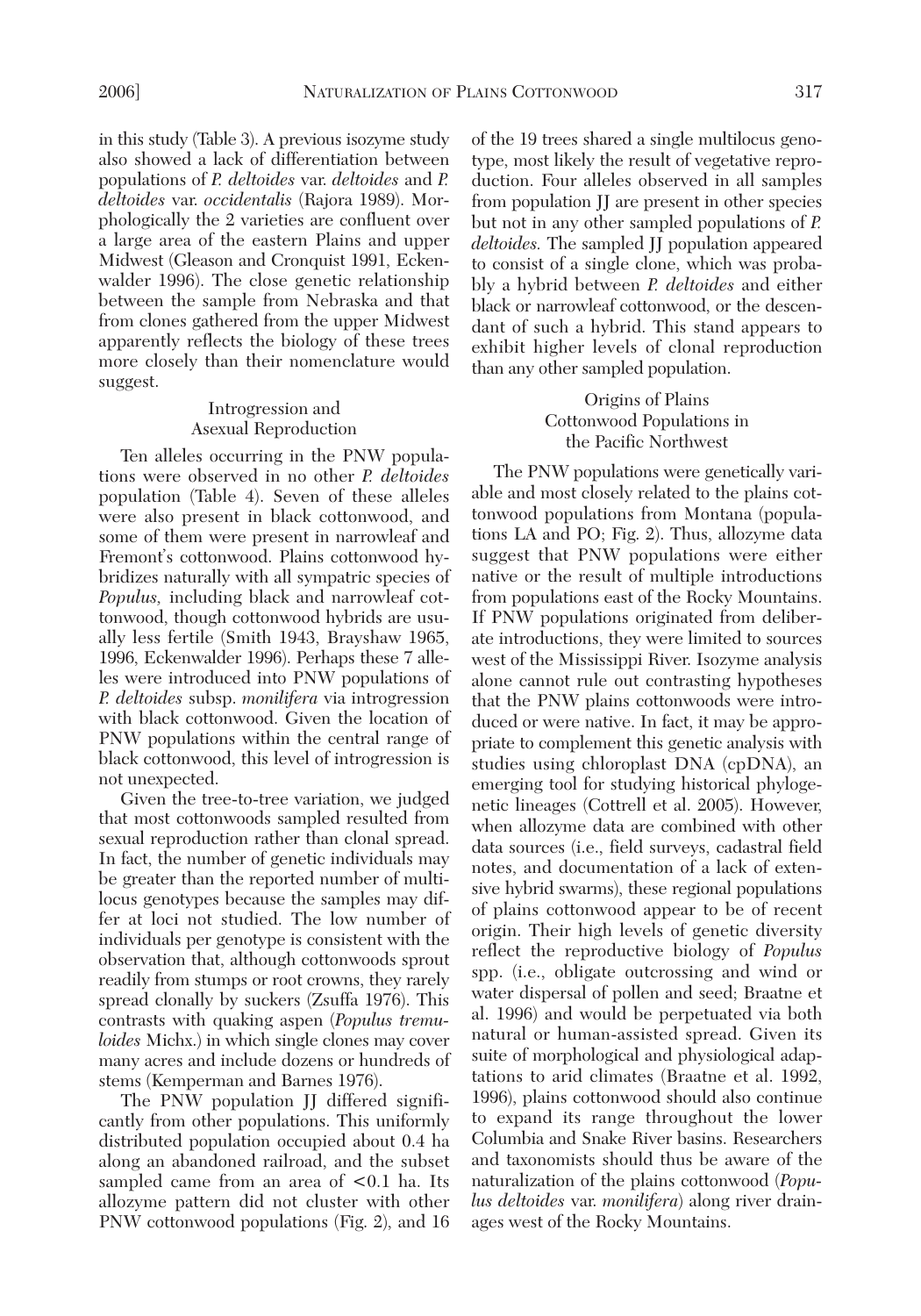### ACKNOWLEDGMENTS

Research activities and data analyses were supported financially by the USDA Forest Service (Regions 6 and 9), UW/WSU Poplar Research Program, Boise Cascade, and University of Idaho. We give special thanks to P. Berrang, D. Ecker, S. Gage, L. Halstrom, J. Horton, R. Hall, M. Stein, R. Rousseau, and our research crews (Mathea Braatne, Bob Jamieson, Mary-Louise Polzin, and Greg Cook, among others) for assisting with the field collection and storage of plant materials. Thanks go to Patricia Guge and Randy Meyer for technical assistance in the laboratory. The manuscript also benefitted greatly from reviews provided by R.F. Stettler and 4 anonymous reviewers.

#### LITERATURE CITED

- BIALOBOK, S., W. BUGALA, A. HEJNOWICZ, T. JAKUSZEWSKI, L.S. JANKIEWICZ, Z. OBMIILSKI, R. SIWECKI, ET AL. 1976. The poplars—*Populus* L. U.S. Department of Agriculture and National Science Foundation, Washington, DC. (Translation by H. Markiewicz of Nasze Drzewa Lesne Monografie Popularnownaukowe, Volume 12, 1973, pages 1–515.)
- BRAATNE, J.H., T.M. HINCKLEY, AND R.F. STETTLER. 1992. Influence of soil water on the physiological and morphological components of plant water balance in *Populus trichocarpa, Populus deltoides* and their F1 hybrids. Tree Physiology 11:325–340.
- BRAATNE, J.H., S.B. ROOD, AND P.E. HEILMAN. 1996. Life history, ecology and conservation of riparian cottonwoods in North America. Pages 57–85 *in* R.F. Stettler, H.D. Bradshaw, Jr., P.E. Heilman, and T.M. Hinckley, editors, Biology of *Populus* and its implications for management and conservation. NRC Research Press, National Research Council of Canada, Ottawa, Ontario.
- BRAYSHAW, T.C. 1965. Native poplars of southern Alberta and their hybrids. Canada Department of Forestry Publication 1109:1–40.
- \_\_\_\_\_\_. 1996. Catkin-bearing plants of British Columbia. Royal British Columbia Museum Press, Victoria, British Columbia, Canada.
- CONKLE, M.T., P.D. HODGSKISS, L.B. NUNNALLY, AND S.C. HUNTER. 1982. Starch gel electrophoresis of conifer seeds: a laboratory manual. General Technical Report PSW-64, Pacific Southwest Forest and Range Experiment Station, USDA Forest Service, Berkeley, CA. 18 pp.
- COTTRELL, J.E., V. KRYSTUFEK, H.E. TABBENER, A.D. MIL-NER, T. CONNOLLY, L. SING, S. FLUCH, ET AL. 2005. Postglacial migration of *Populus nigra* L.: lessons learnt from chloroplast DNA. Forest Ecology and Management 206:71–90.
- CRAWFORD, D.J. 1990. Plant molecular systematics: macromolecular approaches. John Wiley & Sons, New York.
- CRONQUIST, A., A.H. HOLMGREN, N.H. HOLMGREN, AND J.L.

REVEAL. 1986. Intermountain flora: vascular plants of the Intermountain West, USA. Volume 1. Geological and botanical history of the region, its plant geography and a glossary. The New York Botanical Garden, Bronx, NY.

- ECKENWALDER, J.E. 1984. Natural intersectional hybridization between North American species of *Populus* (Salicaceae) in sections *Aigerios* and *Tacamahaca.* II. Taxonomy. Canadian Journal of Botany 62:325–335.
- \_\_\_\_\_\_. 1996. Systematics and evolution of *Populus.* Pages 7–32 *in* R.F. Stettler, H.D. Bradshaw, Jr., P.E. Heilman, and T.M. Hinckley, editors, Biology of *Populus* and its implications for management and conservation. Part I, Chapter 1. NRC Research Press, National Research Council of Canada, Ottawa, Ontario.
- GLEASON, H.A., AND A. CONQUEST. 1991. Manual of vascular plants of the northeastern United States and adjacent Canada. The New York Botanical Garden, Bronx, NY.
- GOTTLIEB, L.D. 1981. Gene number in species of Asteraceae that have different chromosome numbers. Proceedings. National Academy of Sciences. United States of America 78:3726–3729.
	- \_\_\_\_\_\_. 1982. Conservation and duplication of isozymes in plants. Science 216:373–380.
- HAMRICK, J.L., M.J.W. GODT, AND S.L. SHERMAN-BROYIES. 1992. Factors influencing levels of genetic diversity in woody plant species. Pages 94–124 *in* W.T. Adams, S.H. Strauss, D.L. Copes, and A.R. Griffin, editors, Population genetics of forest trees. Kluwer Academic Publishers, Boston, MA.
- HITCHCOCK, C.L., AND A. CRONQUIST. 1973. Flora of the Pacific Northwest. University of Washington Press, Seattle.
- KEMPERMAN, J.A., AND B.V. BARNES. 1976. Clone size in American aspens. Canadian Journal of Botany 54: 2603–2607.
- KIMURA, M., AND J.F. CROW. 1964. The number of alleles that can be maintained in a finite population. Genetics 49:725–738.
- KRUSSMAN, G. 1977. Manual of cultivated broad-leaved trees and shrubs. II. E-Pro. M.E. Epp. translator. Timber Press, Portland, OR.
- LARSON, G.E. 1986. Salicaceae Mirb., the willows. Pages 273–291 *in* T. Barkley, editor, Flora of the Great Plains. Great Plains Flora Association, University Press of Kansas, Lawrence.
- MOLDENKE, A.R. 1973. A contribution to a chromosome atlas of the California flora. Technical Report 73-23, Part 2, Board of Studies in Biology, University of California.
- MULLER-STARCK, G. 1992. Genetic control and inheritance of isoenzymes in poplars of the Tacamahaca section and hybrids. Silvae Genetica 41:87–95.
- NEI, M. 1973. Analysis of gene diversity in subdivided populations. Proceedings. National Academy of Sciences. United States of America 70:3321–3323.
- \_\_\_\_\_\_. 1978. Estimation of average heterozygosity and genetic distance from a small number of individuals. Genetics 89:583–590.
- RAJORA, O.P. 1989. Genetic structure and identification of *Populus deltoides* clones based on allozymes. Genome 32:440–448.
	- \_\_\_\_\_\_. 1990a. Genetics of allozymes in *Populus deltoides* Marsh., *P. nigra* L., and *P. maximowiczii* Henry. Journal of Heredity 81:301–308.
		- \_\_\_\_\_\_. 1990b. Marker allozyme genes and alleles for dif-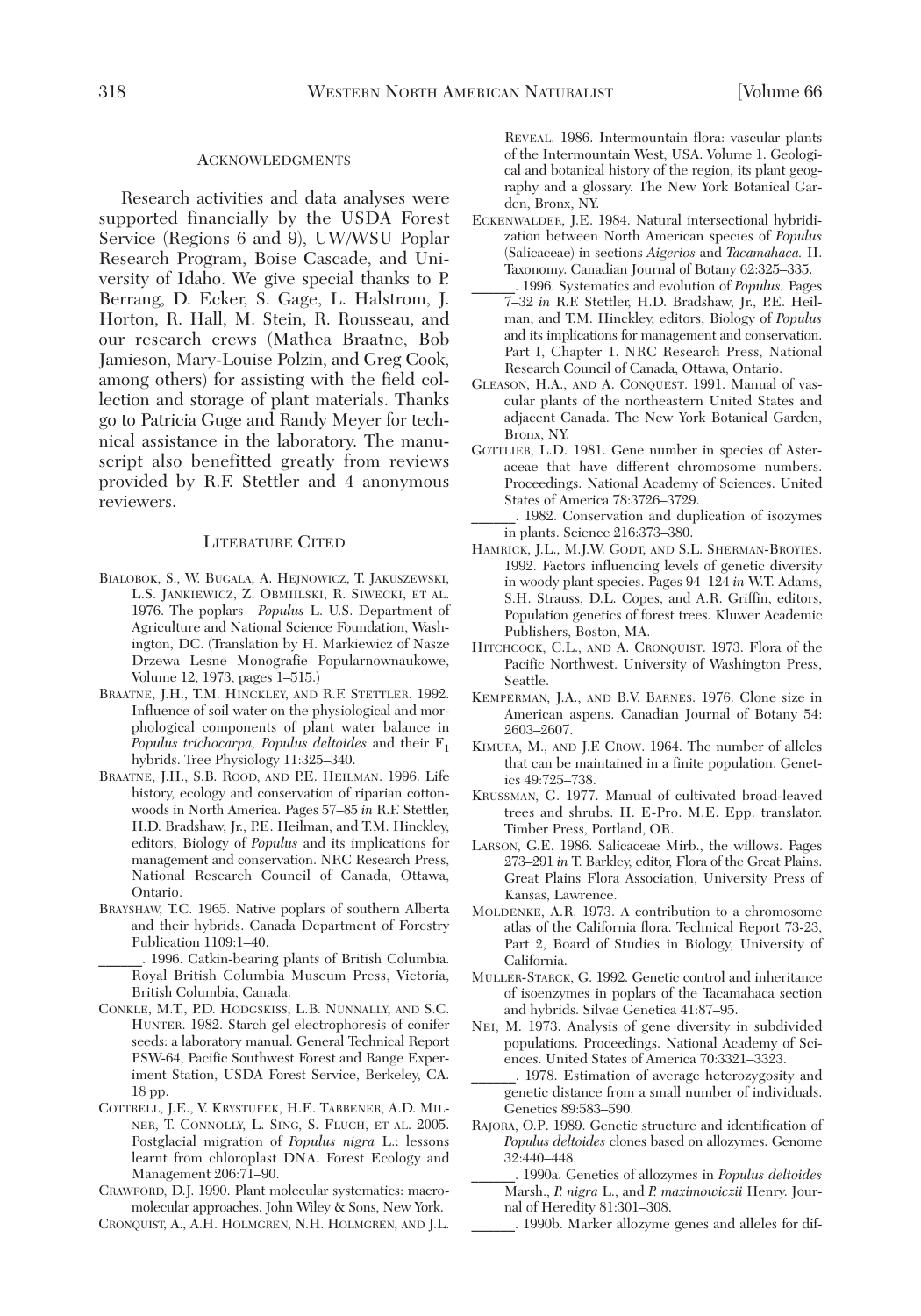ferentiation of *Populus deltoides, P. nigra, P. maximowiczii,* and their interspecific hybrids. Canadian Journal of Botany 68:990–998.

- RAJORA, O.P., AND L. ZSUFFA. 1990. Allozyme divergence and evolutionary relationships among *Populus deltoides, P. nigra,* and *P. maximowiczii.* Genome 33: 44–49.
- SLATKIN, M., AND N.H. BARTON. 1989. A comparison of three indirect methods for estimating average levels of gene flow. Evolution 43:1349–1368.
- SMITH, E. 1943. A study of ecology and speciation in the genus *Populus* L. J. Arnold Arboretum 24:275–304.
- SWOFFORD, D.L., AND R.B. SELANDER. 1989. BioSys-1, release 1.7. Illinois Natural History Survey, Champaign, IL.
- WEBER, J.C., AND R.F. STETTLER. 1981. Isozyme variation among ten populations of *Populus trichocarpa* Torr. et. Gray in the Pacific Northwest. Silvae Genetica 30:82–87.
- WENDEL, J.F., AND N.F. WEEDEN. 1989. Visualization and interpretation of plant isozymes. Pages 5–45 *in* D.E.

Soltis and P.S. Soltis, editors, Isozymes in plant biology. Dioscorides Press, Portland, OR.

- WRIGHT, S. 1978. Evolution and the genetics of populations. Volume 4. Variability within and among natural populations. University of Chicago Press, Chicago, IL.
- YEH, F.C., R.-C. YANG, T. BOYLE, Z.H. YE, AND J.X. MAO. 1997. Popgene, the user friendly shareware for population genetic analysis, version 1.20. Molecular Biology and Biotechnology Centre, University of Alberta, Edmonton, Alberta, Canada.
- ZSUFFA, L. 1976. Vegetative propagation of cottonwood by rooting cuttings. Pages 99–108 *in* B.A. Thielges and S.B. Land, Jr., editors, Proceedings: symposium on eastern cottonwood and related species. Louisiana State University, Division of Continuing Education. Baton Rouge.

*Received 12 May 2005 Accepted 2 December 2005*

APPENDIX 1. Summary of cadastral field survey notes and plats (1867–1914) for the lower Snake, Columbia (Oregon and Washington) and Kootenai Rivers (Idaho).

NOTES FOR COLUMBIA RIVER NEAR PLYMOUTH, WASHINGTON (T5N, R28E; T6N, R28E AND R29E)

16 March1867–22 April 1867; Surveyors: E. Giddings, Z.T. Hays, H.M. Jefferds, and E.L. Ornsbee*.*

**General description of T5N, R28E:** Uplands rolling with "2nd rate soil, scattered basaltic columns, good grass with sage, prickly pear and sunflowers." River bottoms with "1st rate soil (some sand), with tall grasses and wild rye near backwater sloughs." Willow was typically "scarce with isolated small & scattered populations along the river," though sections 1 and 2 were noted as containing "some few hundred willow near the river margin."

**General description of T6N, R28E and R29E:** "Both townships (5 & 6) are covered with nutritious bunchgrasses, which are considered best for grazing purposes. Large bands of horses and cattle are now grazing these townships. . . . . Uplands are generally rolling with rather poor to 2nd rate soil. The bottomlands near the Columbia River have good soil with several areas under cultivation." Common species include: "wild sage, rye, bunchgrasses, prickly pear and sunflower" on the uplands and "tall grasses, wild rye and some willows" in sloughs and along the river margin.

NOTES FOR SNAKE RIVER PLAIN NEAR ONTARIO, OREGON (T8N, R5W)

31 March1868–5 October 1868; Surveyors: Allen Thompson, D. Allison, S.A. Steele.

"This township contains a fair proportion of rich bottom land good for farming situated on Snake River . . . No timber along banks of Snake River."

24 November 1914; Surveyor: Basil C. Perkins.

"There is a sparse growth of cottonwood and willow and shrub undergrowth, principally in the immediate vicinity on banks of Snake River." Tree dbh: black willows 8 in and 11 in.

NOTES FOR KOOTENAI RIVER NEAR BONNERS FERRY, IDAHO (T63N, R1W; T62N, R1E)

8 August 1893–28 August 1893; Surveyor: Frederick J. Mills.

**T63N, R1W, Sec. 1 and Sec. 36:** "Black cottonwood timber and dense undergrowth of thorn and willow in river bottom" Tree dbh: Black cottonwood 28 in, Tamarack 22 in, Birch 4 in, and Bearberry 3.5 in.

**T62N, R1W, Sec. 1 and Sec. 12:** Timber, cottonwood, fir, and cedar with dense undergrowth of willows and hawthorne with areas of dense impassible marsh. Tree dbh: Black cottonwood 42 in, 12 in, Bearberry 4 in.